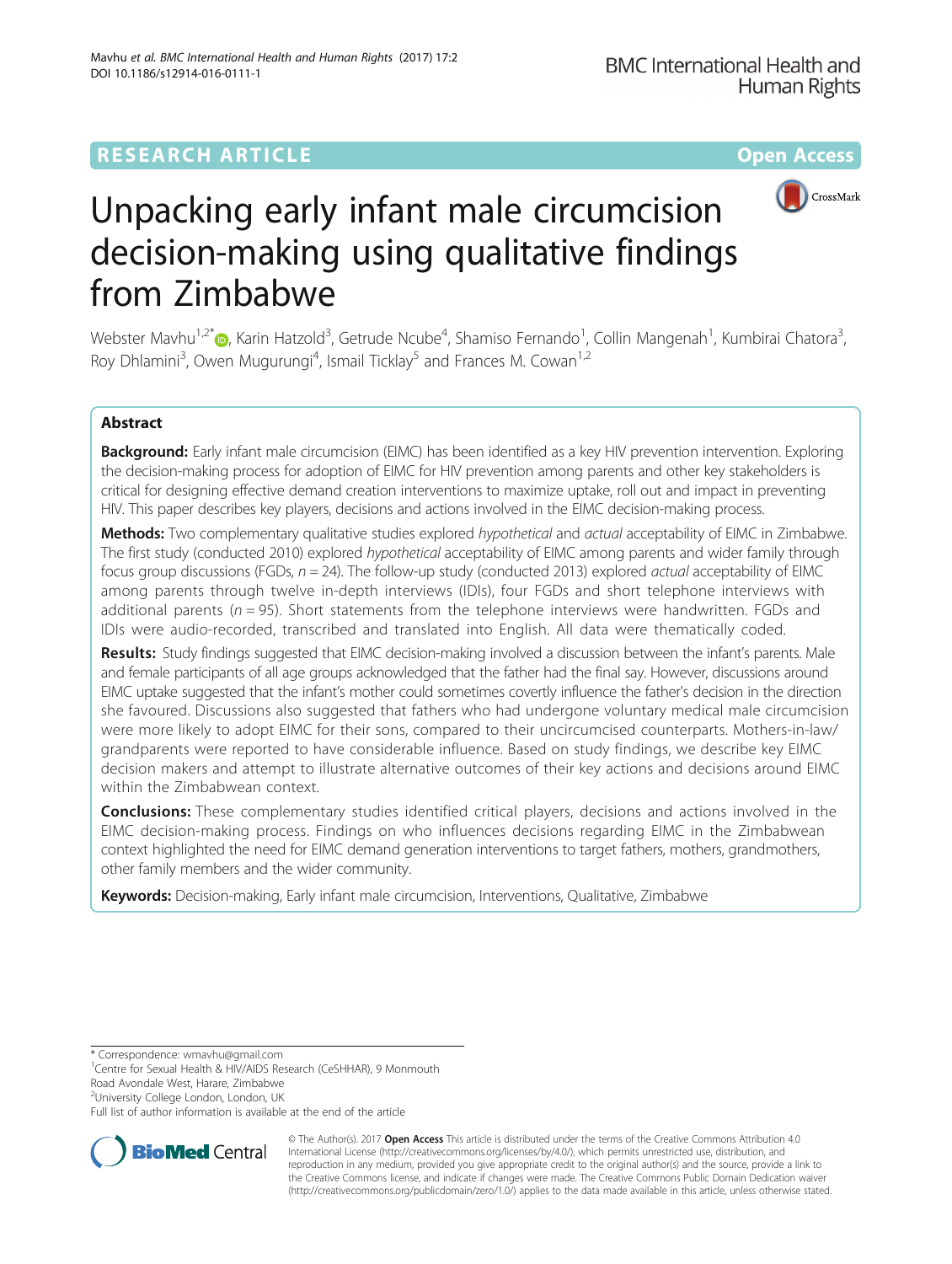## Background

Early infant male circumcision (EIMC, performed within the first 60 days of life) has been identified as a key HIV prevention intervention for sustaining the prevention gains anticipated through adult voluntary medical male circumcision (VMMC) [[1](#page-6-0)–[3\]](#page-6-0). Although its effects on HIV will take longer to realise, EIMC is likely to ultimately be more effective at preventing HIV acquisition than VMMC as the procedure is carried out long before the individual becomes sexually active, negating the risk associated with sex during the healing period [\[4](#page-6-0)]. Like VMMC, EIMC will therefore protect against other sexually transmitted infections and genital cancers in addition to HIV [[5, 6](#page-6-0)].

In addition, EIMC is cheaper than VMMC, with studies estimating that it is likely to be a cost-saving HIV prevention intervention in the longer term [[7](#page-6-0)–[10](#page-6-0)]. Projections suggest that providing universal access to male circumcision, including EIMC, in conjunction with other effective HIV prevention interventions, will reduce the overall cost of HIV epidemics driven by heterosexual transmission [[7](#page-6-0)]. Pilot implementation of EIMC is already underway in most of the 14 VMMC priority countries including Botswana, Kenya, Lesotho, Rwanda, South Africa, Swaziland, Tanzania, Uganda, Zambia, and Zimbabwe [[11](#page-6-0)–[21\]](#page-6-0).

Zimbabwe has provided VMMC to around 750,000 adult and adolescent men. The program aims to reach 1.3 million 15-29 year-olds by 2017/18. Zimbabwe also intends to offer EIMC alongside VMMC [\[15](#page-6-0), [16](#page-6-0), [22](#page-6-0)]. Since large-scale EIMC for HIV prevention, or indeed for other reasons, has never been practiced in Zimbabwe or more widely in Southern Africa, there is a dearth of literature on EIMC decision-making within this context. However, understanding the EIMC decision-making pathway is crucial for at least two reasons. Firstly, this enables the identification of key players in the decisionmaking process, who can then be specifically targeted by interventions. Secondly, this allows for the identification of facilitators and barriers associated with each stage of the decision-making process which can then be systematically addressed. Knowing who to target with what information is clearly going to be critical to increasing demand for EIMC. We present results on decision-making around EIMC from two complementary qualitative studies we conducted in Zimbabwe. Findings will inform demand creation during roll out.

## Methods

## Design of studies

As stated earlier, findings reported here are from two complementary qualitative studies. The first study (conducted in 2010) explored hypothetical acceptability of EIMC among parents and the wider family through focus group discussions (FGDs) [[23](#page-6-0)]. The follow-up study (conducted in 2013) explored actual acceptability of EIMC among parents who had either opted or declined to have their newborn son circumcised. The second study was nested within a trial that assessed the feasibility, safety, acceptability and cost of rolling out EIMC using devices in Zimbabwe, described in detail elsewhere [\[9](#page-6-0), [16, 22](#page-6-0)]. In both studies, researchers explored among other issues, decision-making around EIMC.

## Sampling and data collection

In the first study, four teams of Zimbabwean researchers (2 male; 2 female) were trained around qualitative data collection and analysis. Between June and October 2010, the four teams conducted a qualitative study with rural and urban participants in five of Zimbabwe's 10 provinces: Bulawayo, Harare, Mashonaland West, Masvingo and Matebeleland North. Twenty-four gender-specific FGDs were held with expectant mothers ( $n = 6$  groups), expectant fathers ( $n = 5$ groups), grandfathers/fathers-in-law  $(n = 7$  groups), grandmothers/mothers-in-law ( $n = 6$  groups).

In the second study, two teams of trained and experienced Zimbabwean researchers (1 male; 1 female) held a predetermined number of gender-specific in-depth interviews (IDIs) and FGDs in Harare with parents. The numbers included were in part limited by budgetary and time constraints. Between January and May 2013, six indepth interviews and two FGDs were held with parents who had adopted EIMC for HIV prevention  $(n = 3$  IDIs and 1 FGD with 10 mothers;  $n = 3$  IDIs and 1 FGD with 9 fathers). Participants for these IDIs and FGDs were randomly selected from a list of parents that had adopted EIMC. A further six in-depth interviews and two FGDs were held with parents who had declined to circumcise their newborn sons  $(n = 3 \text{ IDIs and } 1 \text{ FGDs})$ with 10 mothers;  $n = 3$  IDIs and 1 FGD with 9 fathers). Participants for these IDIs and FGDs were randomly selected from a list of couples that had not adopted EIMC, and had not been shortlisted for short phone interviews.

Furthermore, short phone interviews ( $n = 95$ ) were conducted with parents who had arranged to bring their sons for EIMC but then defaulted. The phone interviews only sought to ascertain their reasons for not bringing the infant for the procedure. In these phone interviews, we included 15 out of the 17 parents (88%) who had gone through all study screening procedures (including providing locator information, comprehension of screening eligibility criteria and responding to a one-time questionnaire) but did not eventually enrol. Of these 15, ten were mothers; five were fathers. The other 80 phone interview participants were selected as follows: 65 females (10%) were randomly selected from a list of 650 mothers who had arranged to bring their sons for EIMC but then defaulted. An additional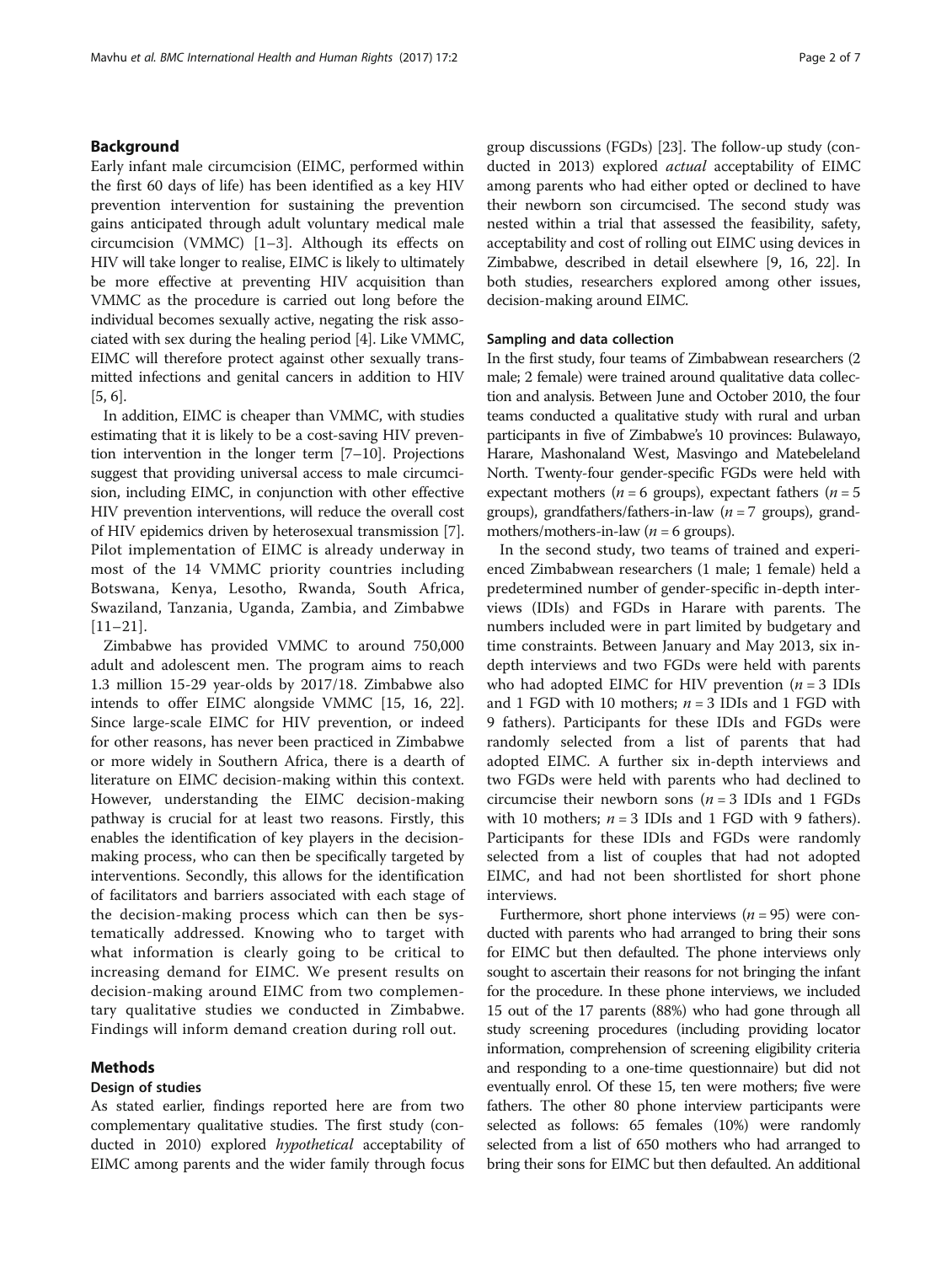15 males (10%) were randomly selected from a list of 150 fathers who had participated in weekend group meetings and promised to bring their sons for EIMC but then defaulted. Phone interview participants were contacted when their sons were no longer eligible for EIMC. Short statements were handwritten at the time of the call and later coded.

All discussions for both studies were conducted in either Shona or Ndebele, Zimbabwe's dominant indigenous languages, also spoken and understood by smaller ethnic groups. FGDs lasted 2–2.5 h whilst in-depth interviews lasted 45 min to one hour. All FGDs and indepth interviews were audio-recorded.

#### Data analysis

Audio-recorded qualitative data were transcribed and translated verbatim into English. Initial themes were identified during the data collection process; these were used to develop an initial coding framework. Additionally, for both studies, five in-depth interviews and four FGDs were then coded line by line on paper by two researchers using the coding framework. Additional codes were added to the coding framework. Transcripts were then entered into NVivo (QSR International, Melbourne, Australia), a qualitative data storage and retrieval program. For both studies, two trained and experienced researchers coded each transcription separately using the modified coding framework, taking note of any emerging new codes. If there were disagreements over the interpretation of some codes, the senior social scientist (WM) met with the two researchers. The three would examine the codes and collectively agree on the standard forms to use for coding; the coding framework was subsequently revised in line with any agreed changes. WM checked concordance of the two researchers' coding in addition to independently coding all transcripts.

Handwritten statements obtained from the phone interviews were typed and entered into an excel document. Researchers read the statements and assigned each statement a code based on its key words. Codes were grouped into categories and emerging themes were then identified following the principles of thematic analysis [\[24, 25\]](#page-6-0). During write-up, themes and sub-themes were illustrated with verbatim quotes.

## Results

A total of 240 participants aged 18–80 years took part in the 24 FGDs of the first study which explored hypothetical acceptability of EIMC. Of the 240 participants 130 (54%) were female. Fourteen FGDs were held in urban areas and 10 in rural communities. Thirty-seven parents of newborn male infants ( $n = 20$  mothers;  $n = 17$  fathers) took part in the four FGDs of the second study. Also, 12 in-depth interviews were held with parents of newborn male infants

 $(n = 6$  mothers;  $n = 6$  fathers). An additional 95 parents took part in short telephone interviews ( $n = 75$  mothers; *n* = 20 fathers). Based on study findings, we describe key EIMC decision makers and attempt to illustrate alternative outcomes of their key actions and decisions around EIMC.

#### Decision-making: infant's parents

In the first study, which explored hypothetical acceptability of EIMC, when parents were asked to envisage who would be involved in the process of deciding about EIMC, younger participants (expectant parents) felt that this would involve a discussion between the infant's parents. 'The decision that matters is that of the father and the mother; they sit down and talk about it' (expectant mother, 1<sup>st</sup> study fgd16). An expectant father concurred, 'You discuss it together with the mother [infant's] and you reach a consensus' (expectant father,  $1<sup>st</sup>$  study fgd10). In the second study, which explored *actual* acceptability of EIMC, accounts surrounding EIMC uptake also suggested that the decision-making process had involved a discussion between the infant's parents. A mother described events leading to their son's circumcision.

…I listened to a lady who talked about EIMC when I was still pregnant. I took a pamphlet she had given me home, gave it to my husband and we discussed the issue. My husband said that it was a good thing. He said if I gave birth to a baby boy, we were supposed to take him for circumcision immediately after birth. When I gave birth to a baby boy, I simply went ahead  $\ldots$  (mother,  $2^{nd}$  study IDI5).

Some male participants also stated that the decision to circumcise their son had involved some discussion. 'In my case we discussed the issue since we had never heard of it [EIMC]. We agreed that our son might benefit... it was an "experiment"...' (father, 2<sup>nd</sup> study fgd1). Another male participant described the danger associated with making a unilateral decision in respect of newly-introduced initiatives. '…Especially for something that is new, if you want to exercise your powers on something you don't know, you will end up shouldering the blame' (father,  $2<sup>nd</sup>$  study fgd1). It appears that as EIMC was a new initiative, men did not feel confident about overriding their wife's decision in the way that they might for other decisions.

Nonetheless, in both studies, male and female participants of all age groups acknowledged that the father has the final say. 'The man must make that decision because he is the one who knows whether or not that is practiced in his clan; a woman cannot know anything about a clan to which she doesn't belong' (father-in-law,  $1<sup>st</sup>$  study fgd18). The implication here is that if male circumcision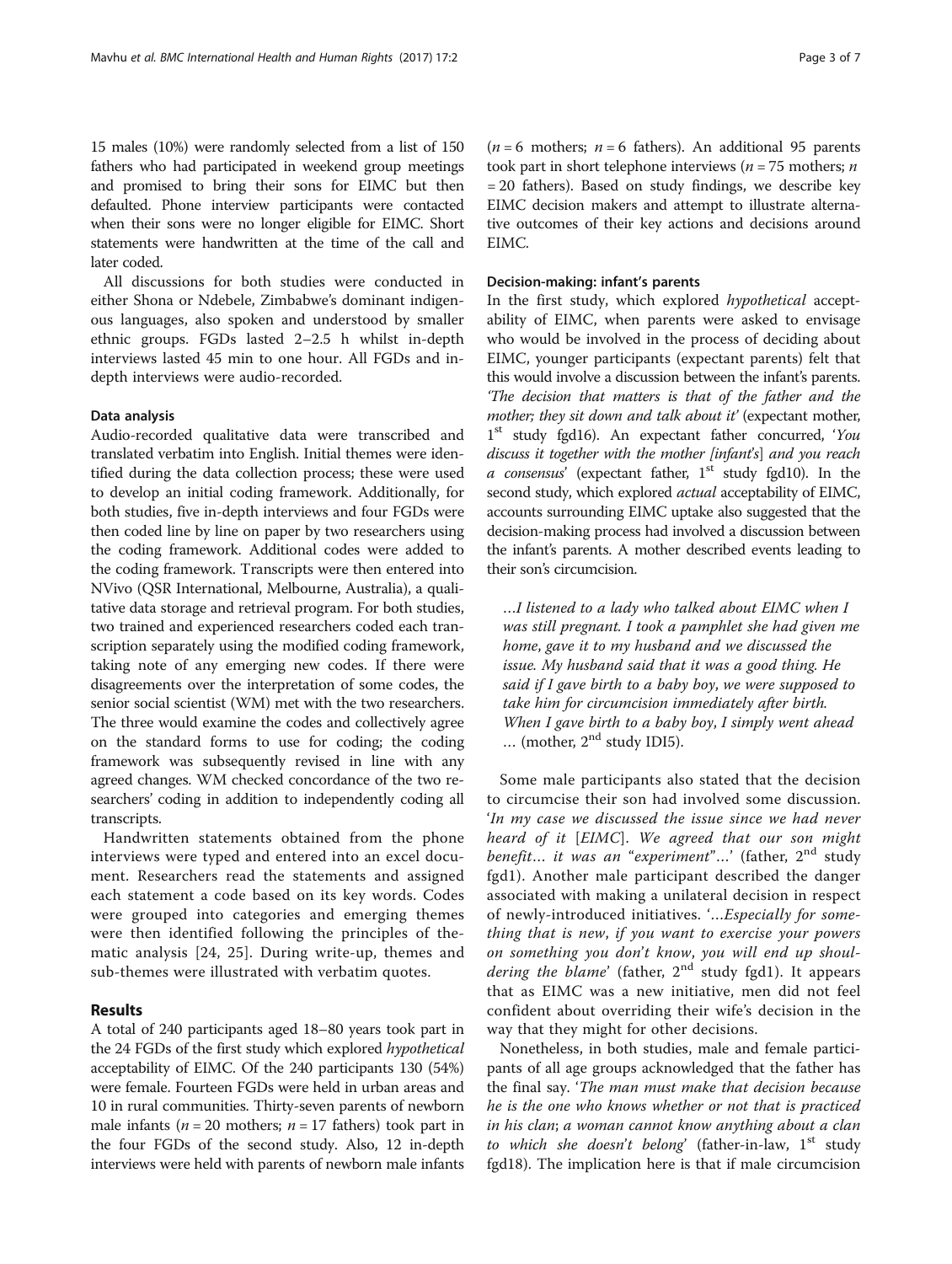is not practiced in the father's clan it would not be advisable to circumcise the male infant. A female participant concurred, 'As the mother, I cannot decide whether or not the child should be circumcised. I will need to "sit down"  $[discuss]$  with the father and we will have to go by his de*cision'* (expectant mother,  $1<sup>st</sup>$  study fgd3). This sentiment was echoed by one father, 'The decision to circumcise my son rests with me. I'm the one who tells the wife what to  $do'$  (father,  $2<sup>nd</sup>$  study IDI4).

Even though the father was deemed to have the final say, discussions around EIMC uptake suggested that mothers of newborn babies took advantage of men's anxiety about decision-making to influence the outcome. As one mother described,

If you were not interested [in EIMC] you could lie to him [baby's father] that a neighbour had her son circumcised and something undesirable happened. If you were interested, you could also lie to him that several neighbours had their sons circumcised and everything went on well (mother,  $2<sup>nd</sup>$  study fgd3).

Another mother described how she had successfully threatened her husband. 'I told him that I would go to the rural areas and leave him with the child if he went ahead with the circumcision and he backtracked' [laughter] (mother,  $2<sup>nd</sup>$  study fgd4).

#### Decision-making: wider family

Although both studies suggested that the infant's parents are the key decision makers, subsequent probing suggested that mothers-in-law/grandparents are also likely to have considerable influence. In the first study, when elderly men were asked what they would do if a daughter-in-law turned down a suggestion to circumcise her son, one of them questioned, 'Where does the [infant's] mother fit in?' (grandfather,  $1^{st}$  study fgd19). He went on to proclaim, 'The mother of the child is also my child' (grandfather,  $1<sup>st</sup>$  study fgd19). This sentiment was echoed by an older woman. 'The daughter-in-law will not refuse; I have powers over the grandchild…I will take him for circumcision myself' (mother-in-law,  $1<sup>st</sup>$  study fgd21). Discussions also suggested that the wider family's influence is sometimes covert. An expectant mother described steps she would take if her husband refused to have their son circumcised if that was what she wanted. 'If he [father] refuses, I will talk to his mother and she will then ask his uncles to talk to him' (expectant mother,  $1<sup>st</sup>$  study fgd14).

Findings from the subsequent study corroborated those from the earlier one with regards to the role of the wider family in the EIMC decision-making process. Parents stated that they had consulted other family members prior to adopting EIMC. Barring the decision by one or both parents, the mother-in-law's perspective was instrumental in adoption or non-adoption of EIMC. A mother who did not adopt early infant male circumcision described how her husband's mother had shot down her proposal to adopt EIMC. 'She said, "I have never heard of it. All of my sons are uncircumcised and even my husband wasn't circumcised"' (mother,  $2<sup>nd</sup>$  study IDI8). Responses to short telephone interviews confirmed FGD and in-depth interview findings with regards to the mother-in-law's centrality in the EIMC decision-making process. Of the 18 instances where telephone interview respondents mentioned the actual person who had said the male infant should not be circumcised, in 50% of the cases it was the infant's father, followed by the infant's mother (28%) and the mother-in-law (22%).

Mothers-in-law did not always block EIMC; they were sometimes quite supportive. A male participant described how his mother had supported EIMC.

…She really welcomed the idea because she has got nursing friends so she knows that HIV is resulting in this and that. So she was quite supportive; she even asked what I was thinking about our first child. He is three years old now and she said, 'What are you going to do with this one?' So she had no problems with us circumcising the newborn (father, fgd1).

It appears that if the mother-in-law had some MC and HIV knowledge, she was likely to encourage her son and daughter-in-law to adopt EIMC.

## Decision-making: process

Triangulating findings from the two studies described here, we have come up with an EIMC decision tree in an attempt to illustrate the most commonly described decision-making process uncovered during discussions. We present key decision makers as well as alternative outcomes of their key actions and decisions around EIMC within the Zimbabwean context. In summary, based on study findings, we have illustrated that when the mother becomes aware of the possibility of EIMC for her newborn son, she either keeps quiet or misinforms the infant's father about the risks of EIMC if she does not want to have her baby circumcised. On the other hand, if she wants to have her son circumcised, she informs the father about the possibility of EIMC and a discussion of the pros and cons ensues. If the father objects to EIMC, the baby will not be circumcised (unless the infant's mother covertly influences EIMC adoption). However if the father is interested, he will consult his own mother (wife's mother-in-law) and/or wider social support network whose views may or may not influence the ultimate outcome (Fig. [1](#page-4-0)). The main parental motivator for adopting EIMC was the desire to protect son from future sexually acquired HIV infection. Of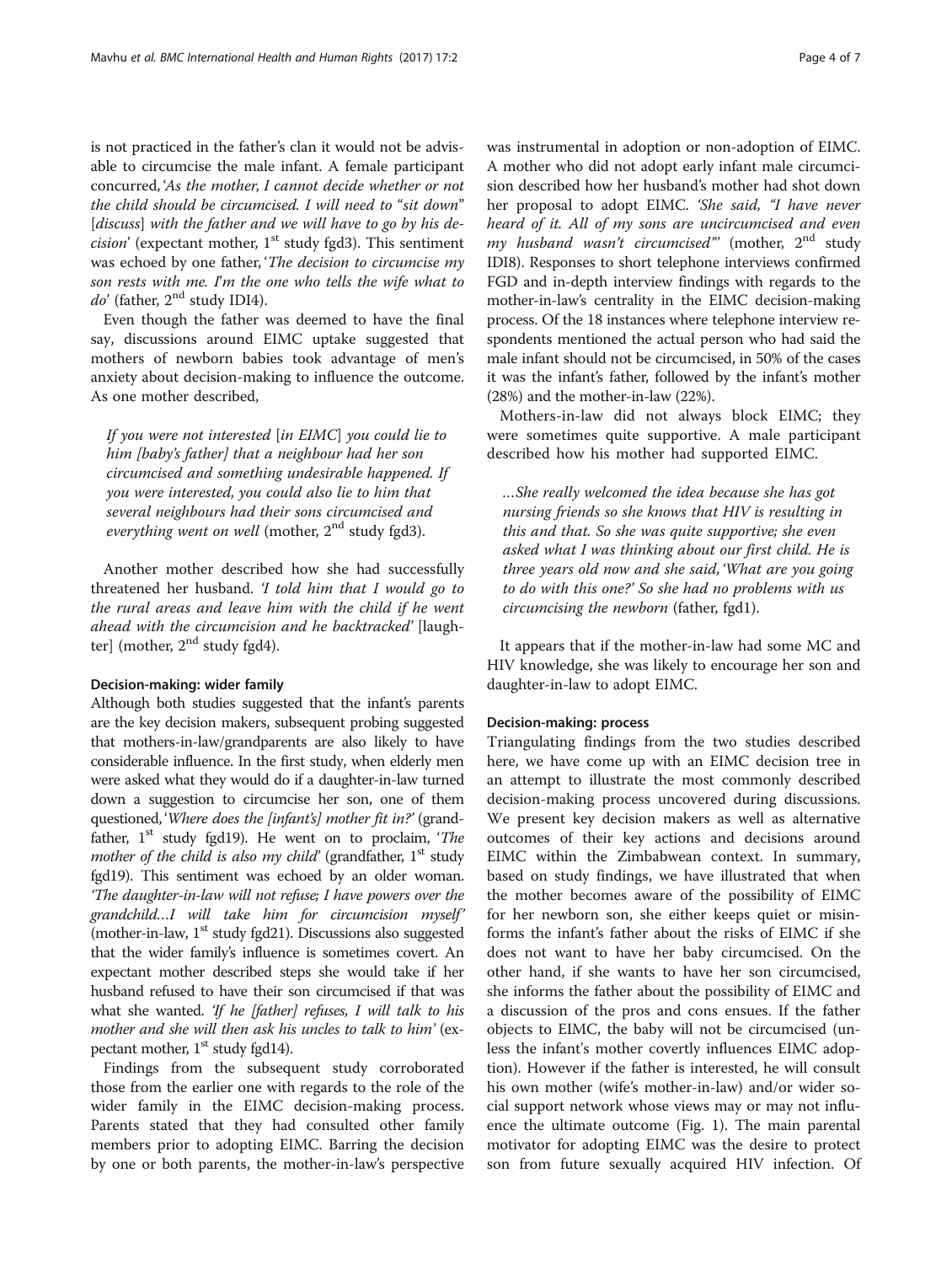<span id="page-4-0"></span>

note, most of the men who adopted EIMC reported having undergone voluntary medical male circumcision themselves. Parental reasons for non-adoption of EIMC included fear of harm and socio-cultural considerations [[22, 26\]](#page-6-0).

## Discussion

We utilized data from two complementary qualitative studies to unpack EIMC decision-making within the Zimbabwean context. This enabled us to identify key decision makers as well as alternative outcomes of their key actions and decisions around EIMC.

Data highlight the crucial role fathers play in EIMC decision-making. These findings are consistent with those from other settings [\[27](#page-6-0)–[30\]](#page-6-0). A study conducted in Mysore, India also found that the father has the final say in whether the infant is circumcised or not [\[27\]](#page-6-0). Within sub-Saharan Africa, the findings are consistent with those from Western Kenya and Zambia [\[28](#page-6-0), [30\]](#page-6-0). In the Kenyan study, fathers of babies who had undergone EIMC were the primary decision makers in most instances, according to interviews with mothers and fathers [[30](#page-6-0)]. A qualitative study conducted in Zambia also found that the father had the final say with regards to EIMC decision-making [\[28\]](#page-6-0). In that study, among women who had accepted EIMC, most said their husbands had 'authorized' them to take along their sons for the procedure while the majority of women in the groups that decided against EIMC said it was their husbands who had ultimately refused [\[28\]](#page-6-0). An exception is the Botswana case where the majority of women (63%) identified themselves as primary decision makers [[4](#page-6-0)], likely explained by the fact that marriage is much less ubiquitous in Botswana than in Zimbabwe. Within the sub-Saharan African context, unmarried women have more autonomy with regards decision-making than married ones.

On the whole, the findings from the studies presented here, coupled with those from other settings, suggest that since fathers make the ultimate decision as to whether their infant son should be circumcised or not, they need to be provided with information directly not just through their wives. Given that men are notoriously hard to reach via health services [[31](#page-6-0)–[33](#page-6-0)], other venues for information sharing need to be considered. Interestingly, most of the men who adopted EIMC reported having undergone VMMC themselves. A study on actual EIMC acceptability conducted in Kenya also found that the circumcision status of the infant's father was associated with increased likelihood of EIMC adoption [[30](#page-6-0)]. These findings and those from our study suggest that as adult VMMC becomes more prevalent, demand for EIMC is likely to increase. Consequently, men who undergo VMMC need to be sensitized on both the availability and comparative advantages of EIMC.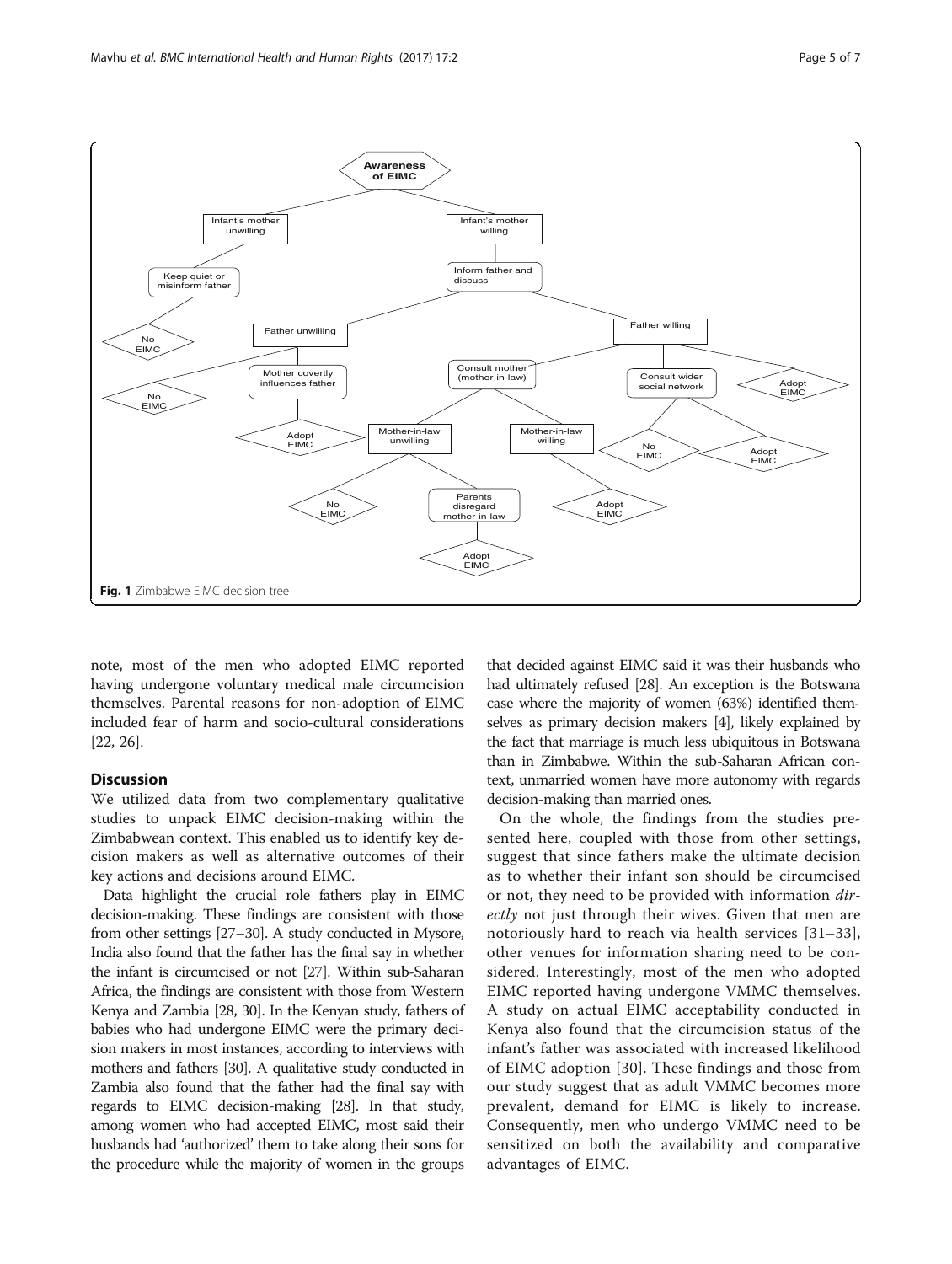An attempt to map the EIMC decision-making process — especially within the context of a research initiative — is extremely challenging. Despite adult VMMC scaleup in the 14 priority countries over the last 4–5 years, researchers have not yet managed to adequately dissect the adult VMMC decision-making process. Some research groups have attempted to do this and have identified some of the important factors while acknowledging that their understanding of the process is incomplete [[34](#page-6-0)–[36\]](#page-6-0). They have, however, identified a range of motivators, including those unrelated to risk of HIV including improved hygiene, perceptions of responsible masculine choice, perceptions of sexual partner preferences, and improved health for female sexual partners (e.g. reduced risk of cervical cancer) [[34, 36](#page-6-0)].

By better understanding the motivating factors, messages to influence uptake of adult VMMC have been redesigned. For example, VMMC in Zimbabwe has been repackaged as a lifestyle choice rather than an HIV prevention method so as to increase acceptance of the service by both men and women, in addition to countering perceptions that the procedure only benefits "promiscuous" men [[37\]](#page-6-0). This has coincided with increased uptake of VMMC across the country and anecdotal evidence suggests that this repackaging is making VMMC more acceptable to women.

Despite the difficulty in unpacking the VMMC decisionmaking process, it is generally accepted that decisionmaking is characterized by an interplay of various factors at the individual, household and community levels [[38](#page-6-0)]. Additionally, factors that influence or hinder male circumcision uptake in general and EIMC specifically, are to a large extent, context specific [[34, 38](#page-6-0)]. It may therefore be difficult to come up with a description of decision-making that can be applied across the region or contexts. Nonetheless, our findings which identify key decision makers as well as alternative outcomes of their key actions and decisions around EIMC, will likely be useful in informing targeted demand creation initiatives.

Data presented here are from two complementary studies that explored both hypothetical and actual EIMC decision-making. That there was concordance between data obtained from the two studies points to the likely validity of the findings presented here. Also, the studies triangulated various data collection methods (FGDs, indepth interviews and short phone interviews). With specific reference to qualitative research, triangulation has been widely adopted as a means of investigating the validity of both the data and the conclusions derived from them [\[24](#page-6-0)]. In this case, there was concordance among data obtained through FGDs, in-depth interviews and short phone interviews, highlighting not only the likely validity of the results but also the value of triangulation.

A potential limitation is that for the second study, we conducted a predetermined number of in-depth interviews  $(n = 12)$ , FGDs  $(n = 4)$  and short telephone interviews  $(n = 12)$ 95) based on pragmatic considerations. It could be argued that parents with newborn sons who declined to participate in the EIMC trial ( $n = 984$ ) were not adequately represented in this relatively small qualitative piece. Also, it is possible that we did not manage to adequately map the EIMC decision-making process especially since we attempted to do this within the context of a research initiative.

## Conclusion

The complementary studies described here enabled us to explore both hypothetical and actual EIMC decisionmaking among parents and the wider family. Findings will likely be useful in informing targeted demand creation initiatives to support wider adoption of EIMC. Although issues related to EIMC decision-making are to some degree context specific, some of those identified in these studies may apply in other regional settings intending to roll out EIMC.

#### Abbreviations

EIMC: Early infant male circumcision; FGD: Focus group discussion; IDI: In-depth interview; VMMC: Voluntary medical male circumcision

#### Acknowledgments

We thank study participants, without whom this study would not have been possible.

#### Funding

The studies were funded by Population Services International (PSI). The content is solely the responsibility of the authors and does not necessarily represent the official views of PSI.

#### Availability of data and materials

Data supporting findings reported here can be obtained from the corresponding author on reasonable request.

#### Authors' contributions

WM conceived the studies, participated in their design and coordination, collected and analysed data, and drafted the manuscript. KH participated in the study design and helped with manuscript drafting and writing. GN, KC, RD and OM helped draft the final manuscript. SF and CM collected and analysed data, and helped draft the final manuscript. IT and FC provided technical support, participated in the study design and helped draft the final manuscript. All authors read and approved the final manuscript.

#### Competing interests

The authors declare that they have no competing interests.

#### Consent for publication

Not applicable.

#### Ethics approval and consent to participate

Ethics approval for the two studies was obtained from the Medical Research Council of Zimbabwe (A/1554 and A/1703) and the University College London Research Ethics Committee (2538/001 and 2538/002). Written informed consent was obtained on the day of the interview/discussion. Verbal consent was sought just before each short phone interview.

#### Author details

<sup>1</sup> Centre for Sexual Health & HIV/AIDS Research (CeSHHAR), 9 Monmouth Road Avondale West, Harare, Zimbabwe. <sup>2</sup>University College London, London, UK.<sup>3</sup> Population Services International, Harare, Zimbabwe.<sup>4</sup> Ministry of Health & Child Care, Harare, Zimbabwe. <sup>5</sup>University of Zimbabwe College of Health Sciences, Harare, Zimbabwe.